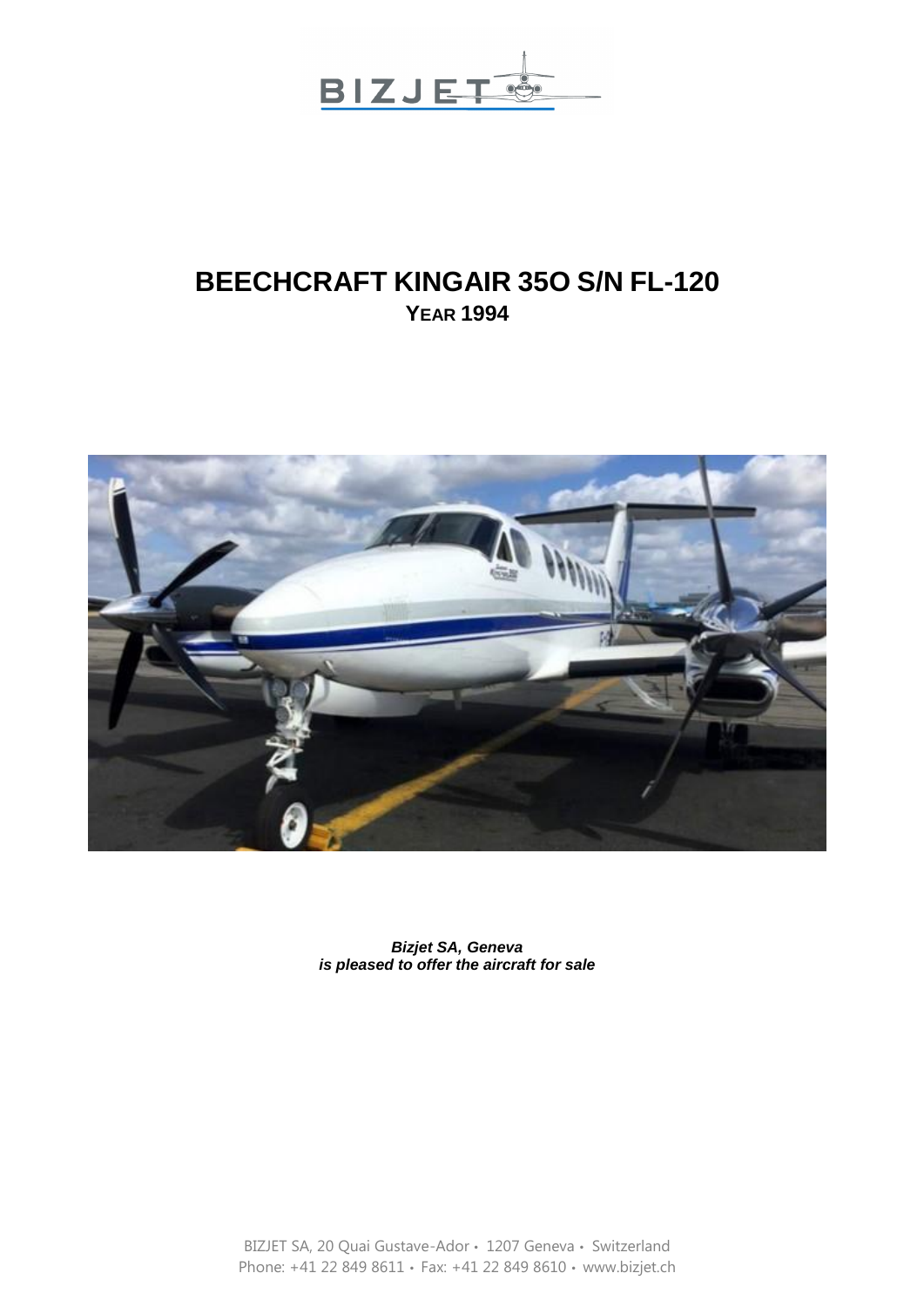

## **Airframe Total Time (AFTT): 4876 Airframe Total Landings: 4652**

*As per May 2018*

# *Engines & Properllers*

Two Pratt and Whitney PT6A-60A

Engine 1: 1271 TSOH Engine 2: 1271 TSOH

**Propellers:** (2) 5 Blade MTV-27-1-E-C-F-R(P) (Composite) 143 TSN

#### *Avionics*

Garmin G1000 Avionics Platinum Suite to include Dual Garmin 1040A PFD Garmin GDU-1500 PFD Dual Garmin GIA-63W (8.33kHz & FM Immunity) Dual Garmin GMA-1347D Marker Beacons Collins ADF-60A ADF Collins DME-42 DME Garmin GMC-710 Auto Pilot Dual Garmin GTX-3000 Transponder Mode S & ADS-B Garmin GRA-5500 Radio Altimeter Garmin GRA-5500 EGPWS with TAWS Garmin GWX-70 Weather Radar Garmin GTS-8000 TCAS II version 7.1 Garmin GMA-1347D Audio Panel L3 A-100S Cockpit Voice Recorder

# *Additional Features*

MT Wisper 5-blades composite propellers Provision for Fairchild F1000 DFDR Mid-Continent MD-302 Stand-By Attitude (with Stby altimeter & Airspeed) LUMA Tech LT-4500 LED annunciation panel PWI LED Cabin Lights Triple USB ports (a cockpit, 2 cabin) Brake De-Ice Iridium Weather with text & talk LED taxi & landing lights New wing de-icing boots

#### *Maintenance*

The aircraft will be delivered with: Phase 1-4, 12-month items, 6-year items, landing gear inspection.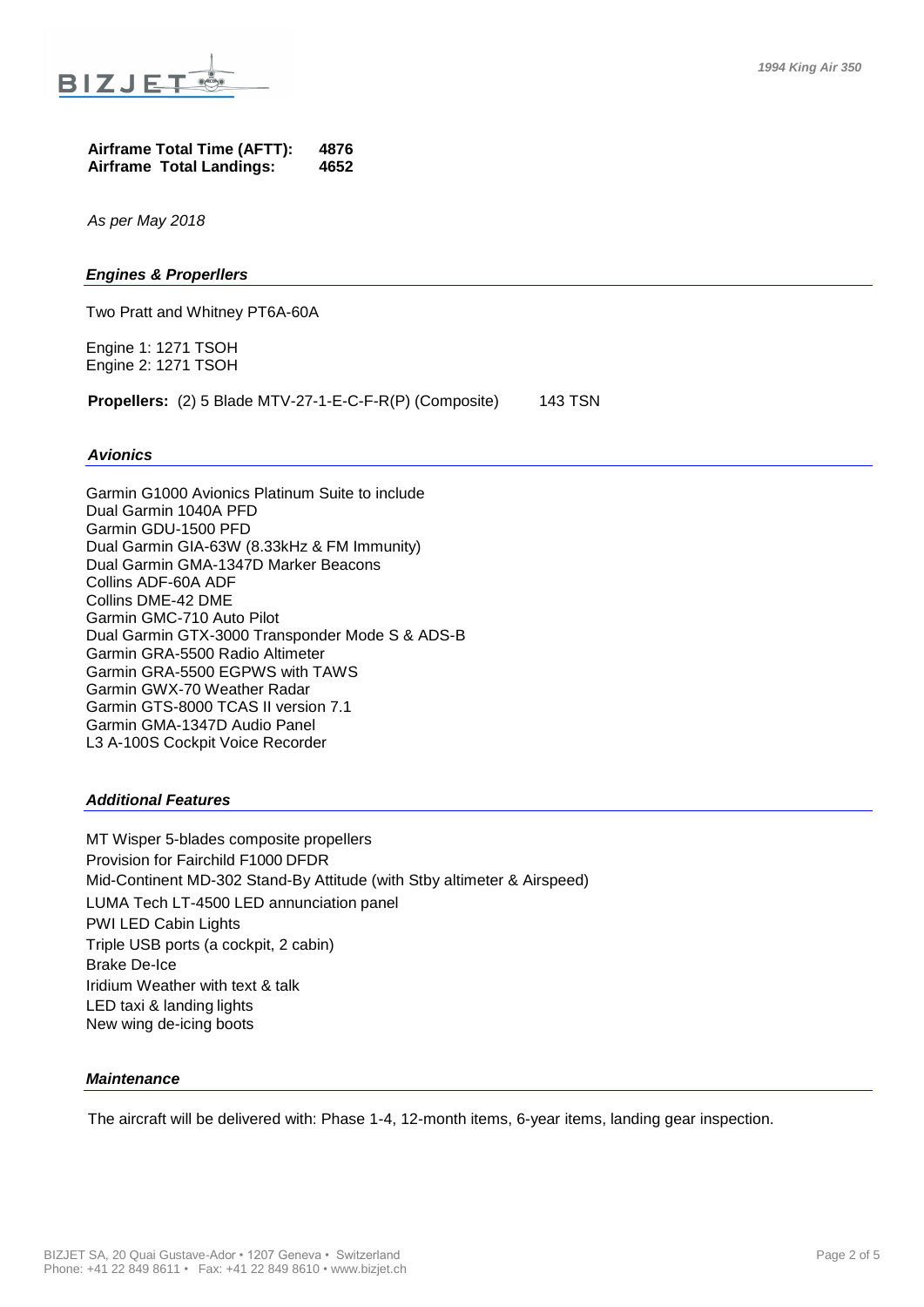

# *Navigation & Compliance*

RVSM BRNAV/PRNAV ADS-B Out RNP5/RNP10 CPDLC/FANS 1/A WAAS/LPV

# *Interior*

The aircraft will be delivered with new 8-place interior including new veneer, carpet, and crew seats. Seats are arranged in a double club configuration with forward LH galley with electrically heated coffee dispenser, dual writing tables, aft toilet, and tow pyramid cabinets. Two available jump seats.



# *Exterior*

Completed in 2013. Overall Matterhorn white with blue striping.

## *Photos*

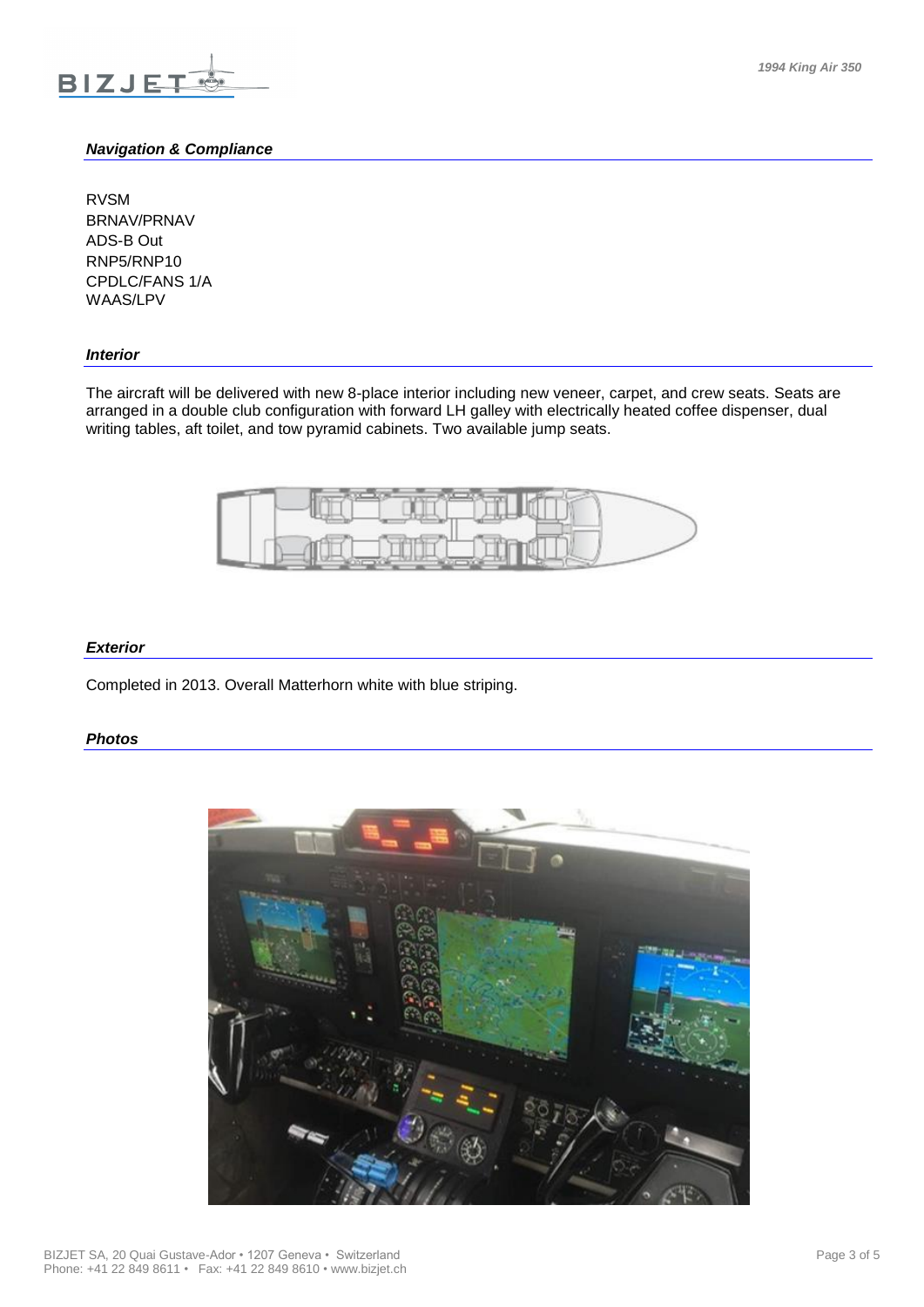